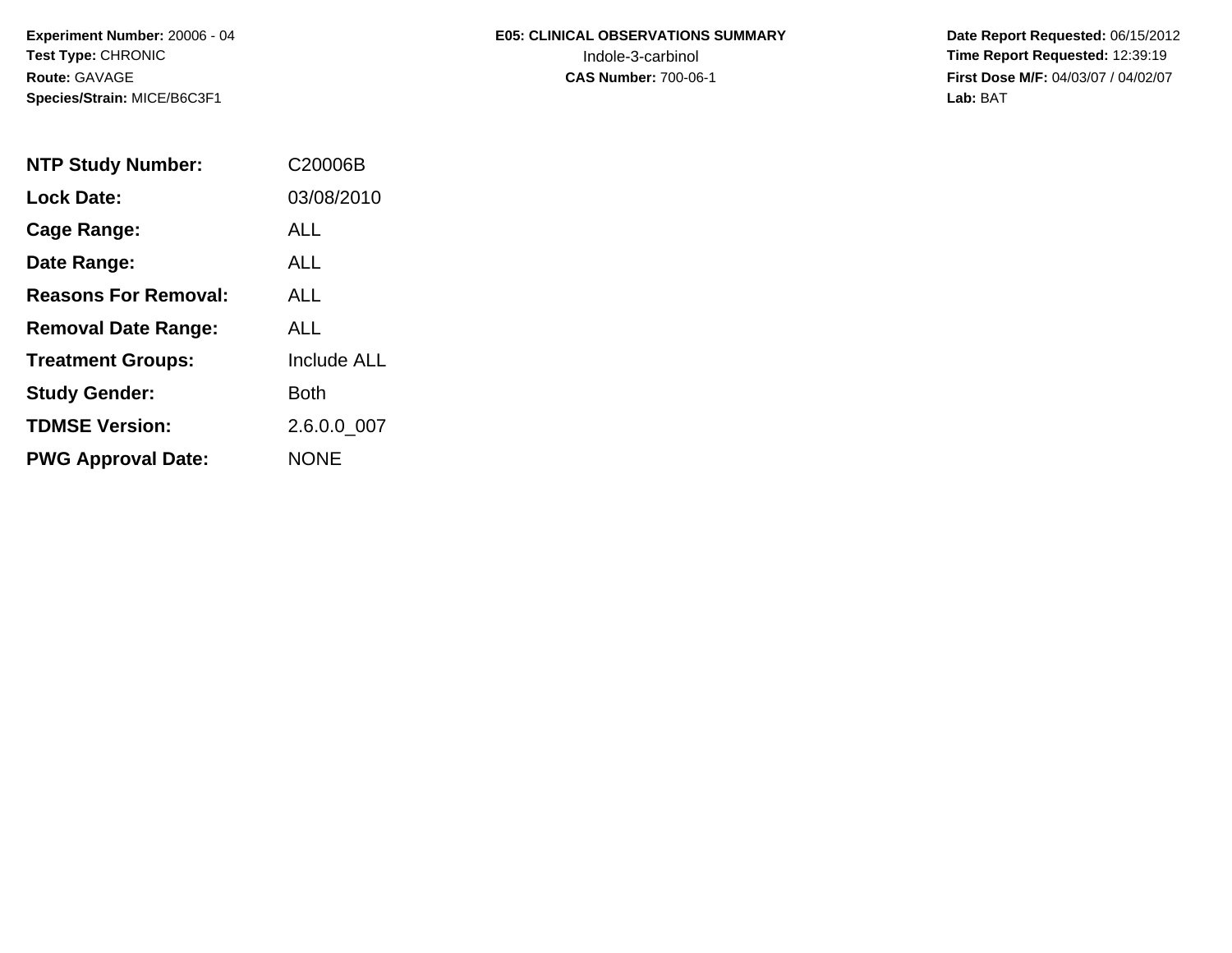**SEX:** MALE

## **E05: CLINICAL OBSERVATIONS SUMMARY**

 **Date Report Requested:** 06/15/2012 Indole-3-carbinol **Time Report Requested:** 12:39:19 **First Dose M/F:** 04/03/07 / 04/02/07<br>Lab: BAT **Lab:** BAT

| <b>SEX: MALE</b>            | <b>WEEK: 105</b> |                 |                |                       |                |                        |                |                   |
|-----------------------------|------------------|-----------------|----------------|-----------------------|----------------|------------------------|----------------|-------------------|
|                             | 0 mg/kg          |                 | 62.5 mg/kg     |                       | 125 mg/kg      |                        | 250 mg/kg      |                   |
| <b>OBSERVATION</b>          | <b>CURRENT*</b>  | TOTAL+          | <b>CURRENT</b> | <b>TOTAL</b>          | <b>CURRENT</b> | <b>TOTAL</b>           | <b>CURRENT</b> | <b>TOTAL</b>      |
| <b>Abnormal Breathing</b>   | 0/0              | 0/50            | 0/0            | 1/50<br>DAY 673       | 0/0            | 0/50                   | 0/0            | 1/50<br>DAY 617   |
| <b>Diarrhea</b>             | 0/0              | 1/50<br>DAY 589 | 0/0            | 1/50<br>DAY 645       | 0/0            | 1/50<br>DAY 645        | 0/0            | 0/50              |
| <b>Eye Abnormality</b>      | 0/0              | 3/50<br>DAY 449 | 0/0            | 2/50<br><b>DAY 29</b> | 0/0            | 5/50<br><b>DAY 365</b> | 0/0            | $2/50$<br>DAY 365 |
| <b>Impaired Gait</b>        | 0/0              | 1/50<br>DAY 589 | 0/0            | 0/50                  | 0/0            | 0/50                   | 0/0            | 0/50              |
| Lethargic                   | 0/0              | 1/50<br>DAY 589 | 0/0            | 1/50<br>DAY 673       | 0/0            | 0/50                   | 0/0            | 1/50<br>DAY 617   |
| <b>Mass</b><br>Appendage    | 0/0              | 0/50            | 0/0            | 0/50                  | 0/0            | 1/50<br><b>DAY 449</b> | 0/0            | 0/50              |
| <b>Mass</b><br>Head         | 0/0              | 0/50            | 0/0            | $2/50$<br>DAY 561     | 0/0            | $2/50$<br>DAY 533      | 0/0            | 0/50              |
| <b>Mass</b><br>Torso/Dorsal | 0/0              | 0/50            | 0/0            | 1/50<br>DAY 673       | 0/0            | 1/50<br>DAY 589        | 0/0            | 0/50              |

\* ANIMALS WITH OBSERVATION IN CURRENT PERIOD / TOTAL ANIMALS OBSERVED IN CURRENT PERIOD (WITHIN 30 DAYS OF RUN DATE)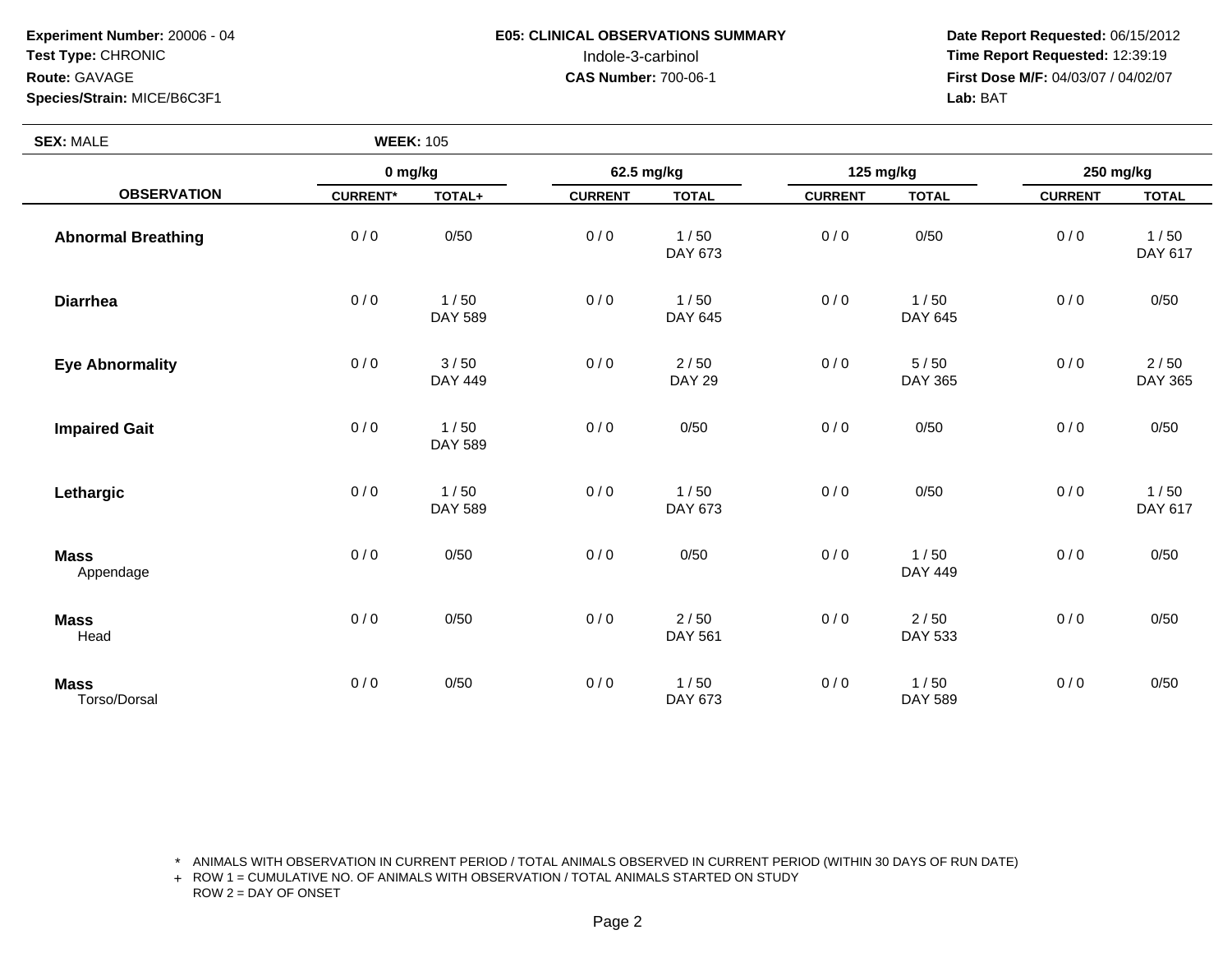**SEX:** MALE

## **E05: CLINICAL OBSERVATIONS SUMMARY**

 **Date Report Requested:** 06/15/2012 Indole-3-carbinol **Time Report Requested:** 12:39:19 **First Dose M/F:** 04/03/07 / 04/02/07<br>**Lab:** BAT **Lab:** BAT

| <b>SEX: MALE</b>                     | <b>WEEK: 105</b> |                        |                |                        |                |                         |                |                        |
|--------------------------------------|------------------|------------------------|----------------|------------------------|----------------|-------------------------|----------------|------------------------|
| <b>OBSERVATION</b>                   | 0 mg/kg          |                        | 62.5 mg/kg     |                        | 125 mg/kg      |                         | 250 mg/kg      |                        |
|                                      | <b>CURRENT*</b>  | TOTAL+                 | <b>CURRENT</b> | <b>TOTAL</b>           | <b>CURRENT</b> | <b>TOTAL</b>            | <b>CURRENT</b> | <b>TOTAL</b>           |
| <b>Mass</b><br>Torso/Lateral         | 0/0              | 0/50                   | 0/0            | 0/50                   | 0/0            | 0/50                    | 0/0            | 1/50<br>DAY 617        |
| <b>Nasal/Eye Discharge</b>           | 0/0              | 1/50<br>DAY 617        | 0/0            | 1/50<br>DAY 533        | 0/0            | 3/50<br>DAY 617         | 0/0            | 2/50<br>DAY 617        |
| <b>Ruffled Fur</b>                   | 0/0              | 3/50<br><b>DAY 477</b> | 0/0            | 1/50<br><b>DAY 477</b> | 0/0            | $5/50$<br>DAY 589       | 0/0            | 3/50<br><b>DAY 421</b> |
| <b>Thin</b>                          | 0/0              | 9/50<br><b>DAY 477</b> | 0/0            | 4/50<br>DAY 589        | 0/0            | 14/50<br><b>DAY 477</b> | 0/0            | 7/50<br>DAY 561        |
| <b>Ulcer/Abscess</b><br>Appendage    | 0/0              | 0/50                   | 0/0            | 0/50                   | 0/0            | 1/50<br><b>DAY 449</b>  | 0/0            | 0/50                   |
| <b>Ulcer/Abscess</b><br>Head         | 0/0              | 1/50<br><b>DAY 701</b> | 0/0            | 1/50<br>DAY 701        | 0/0            | $2/50$<br>DAY 645       | 0/0            | 0/50                   |
| <b>Ulcer/Abscess</b><br>Torso/Dorsal | 0/0              | 1/50<br>DAY 589        | 0/0            | 1/50<br>DAY 701        | 0/0            | 0/50                    | 0/0            | 0/50                   |

\*\*\*END OF MALE DATA\*\*\*

\* ANIMALS WITH OBSERVATION IN CURRENT PERIOD / TOTAL ANIMALS OBSERVED IN CURRENT PERIOD (WITHIN 30 DAYS OF RUN DATE)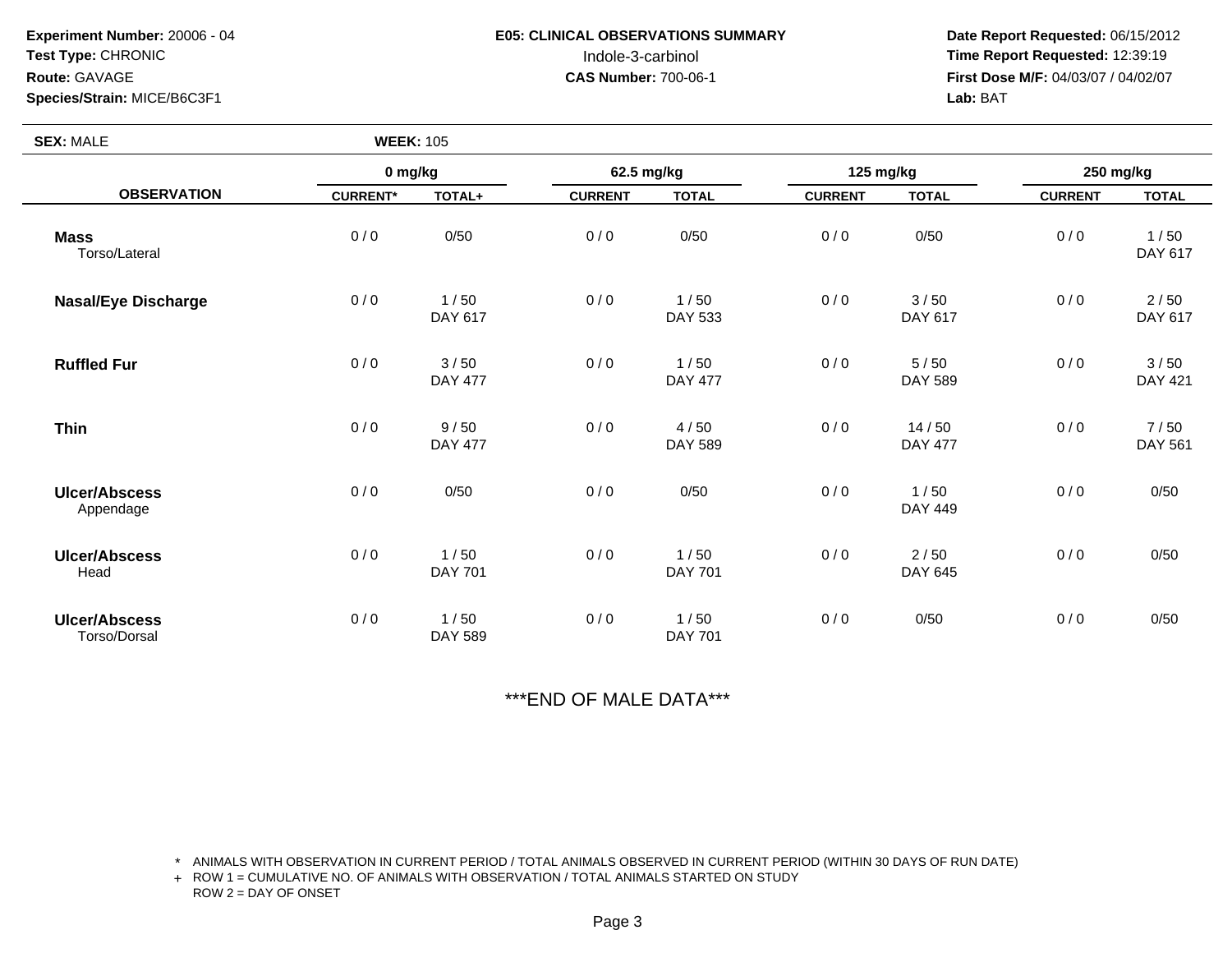## **E05: CLINICAL OBSERVATIONS SUMMARY**

 **Date Report Requested:** 06/15/2012 Indole-3-carbinol **Time Report Requested:** 12:39:19 **First Dose M/F:** 04/03/07 / 04/02/07<br>Lab: BAT **Lab:** BAT

| <b>SEX: FEMALE</b>           | <b>WEEK: 105</b> |                        |                |                 |                |                   |                |                   |
|------------------------------|------------------|------------------------|----------------|-----------------|----------------|-------------------|----------------|-------------------|
|                              | 0 mg/kg          |                        | 62.5 mg/kg     |                 | 125 mg/kg      |                   | 250 mg/kg      |                   |
| <b>OBSERVATION</b>           | <b>CURRENT*</b>  | TOTAL+                 | <b>CURRENT</b> | <b>TOTAL</b>    | <b>CURRENT</b> | <b>TOTAL</b>      | <b>CURRENT</b> | <b>TOTAL</b>      |
| <b>Abnormal Breathing</b>    | 0/0              | 0/50                   | 0/0            | 0/50            | 0/0            | 0/50              | 0/0            | 1/50<br>DAY 505   |
| <b>Diarrhea</b>              | 0/0              | 3/50<br><b>DAY 477</b> | 0/0            | 2/50<br>DAY 393 | 0/0            | 1/50<br>DAY 589   | 0/0            | 0/50              |
| <b>Eye Abnormality</b>       | 0/0              | 0/50                   | 0/0            | 0/50            | 0/0            | $2/50$<br>DAY 365 | 0/0            | 1/50<br>DAY 561   |
| <b>Impaired Gait</b>         | 0/0              | $1/50$<br>DAY 505      | 0/0            | 0/50            | 0/0            | 0/50              | 0/0            | 1/50<br>DAY 505   |
| Lethargic                    | 0/0              | 0/50                   | 0/0            | 0/50            | 0/0            | 0/50              | 0/0            | $2/50$<br>DAY 505 |
| <b>Mass</b><br>Appendage     | 0/0              | 0/50                   | 0/0            | 0/50            | 0/0            | $2/50$<br>DAY 561 | 0/0            | 0/50              |
| <b>Mass</b><br>Torso/Dorsal  | 0/0              | 0/50                   | 0/0            | 0/50            | 0/0            | $2/50$<br>DAY 617 | 0/0            | 0/50              |
| <b>Mass</b><br>Torso/Lateral | 0/0              | 1/50<br><b>DAY 701</b> | 0/0            | 0/50            | 0/0            | $2/50$<br>DAY 645 | 0/0            | 0/50              |

\* ANIMALS WITH OBSERVATION IN CURRENT PERIOD / TOTAL ANIMALS OBSERVED IN CURRENT PERIOD (WITHIN 30 DAYS OF RUN DATE)